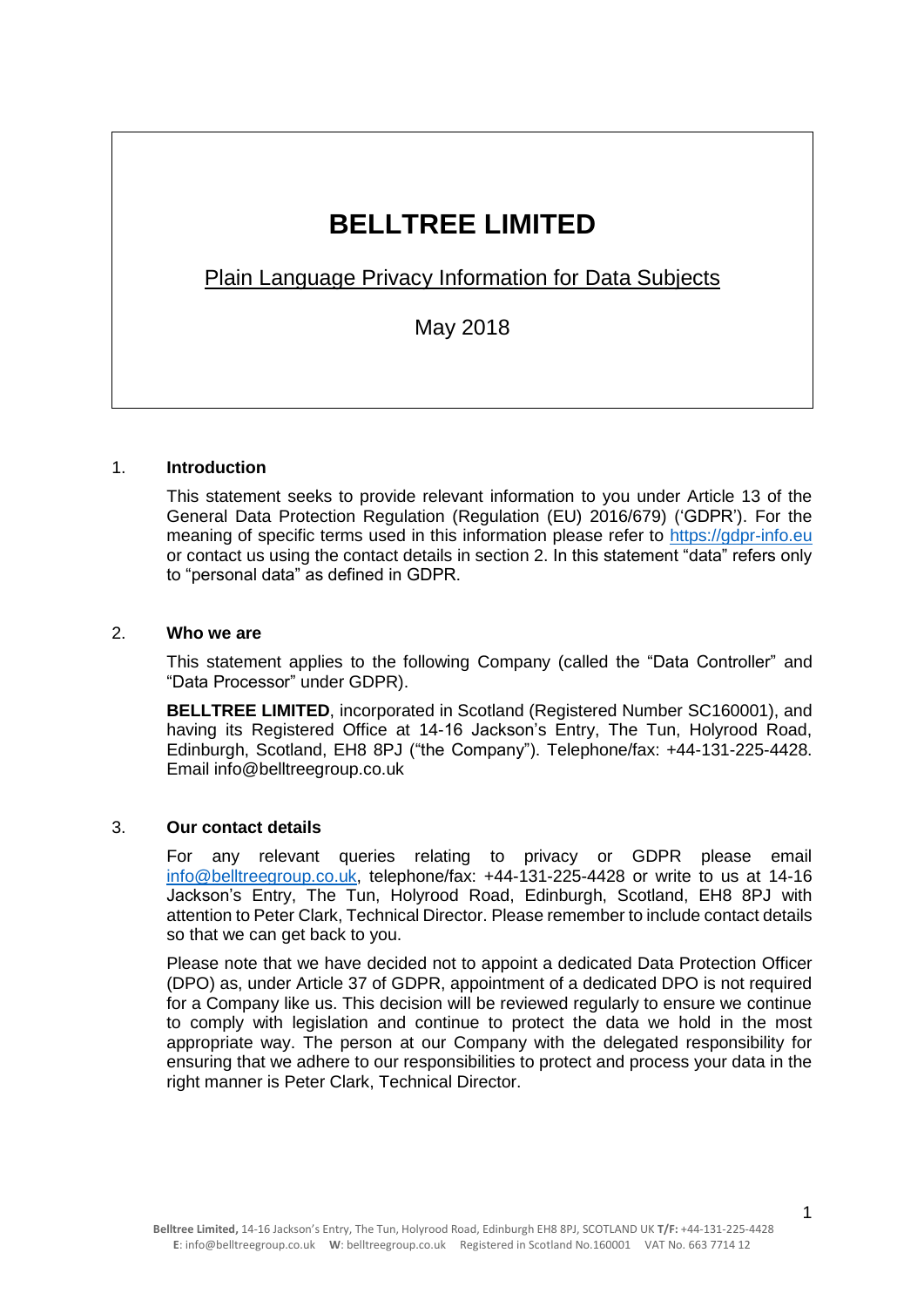## 4. **The kind of data we process and our legitimate interests for doing so**

The Company is only interested in data that helps us deliver valued products and services to our clients, comply with our legal requirements and manage our staff and business effectively. This typically includes:

- Contact details such as name, email address, phone/fax numbers to keep us in touch with staff, associates, clients and suppliers and allow us to inform potential clients about our products and services;
- Personal & professional history details that enable us to assess the professional capabilities of current and prospective employees and associates;
- Personal details including marital status and dependants, gender, date of birth, next of kin contact details, annual leave, sickness absence dates, pension, maternity, paternity, adoption, shared parental leave and benefits information and limited medical information for our staff and associates in order to effectively manage our workforce, manage relevant HSE risks and adjudge fitness to work and;
- Salary, payment, account, tax status information and other relevant information to manage payments to and from our staff, associates, clients and suppliers;

Additionally, when you visit our website at www.belltreegroup.co.uk, we use cookies to deliver a better web experience during your session and for the next time you return.

## 5. **Where we collect personal data**

Personal data we hold is provided to us either by the individual themselves, a thirdparty organization representing them (e.g. their company, professional body or agent such as a recruiter) or via a public domain source (such as a public social media account). We do not collect personal data indirectly from other sources, such as commercial marketing databases.

## 6. **What we do with data we collect**

Our primary goal is to process and safeguard the data that our staff, associates, clients and suppliers provide us in line with legislation and their rights and expectations. We use personal data to ensure we provide high quality products and services, to introduce our products and services to prospective clients, to provide important service and product information and updates and to comply with our contract and legal requirements.

To enable us to achieve the above aims we will process, store and back up data held by us for varying periods of time. Standard processing, storage and back up periods vary by data type and detailed guidelines have been advised to staff to ensure data is not held longer than is required. Data reviews considering the requirement to store all types of data held are held regularly every six months.

We directly market our products and services to businesses and to individuals. When contacting people we abide by relevant legislation requirements. We providing people with the option to opt-out of further contact from us, inform them of their right to ask us that we stop processing their data and (where required) seek direct consent from them to process their data and make further contacts.

Our Company data back-up procedures require that we transfer data to a third-party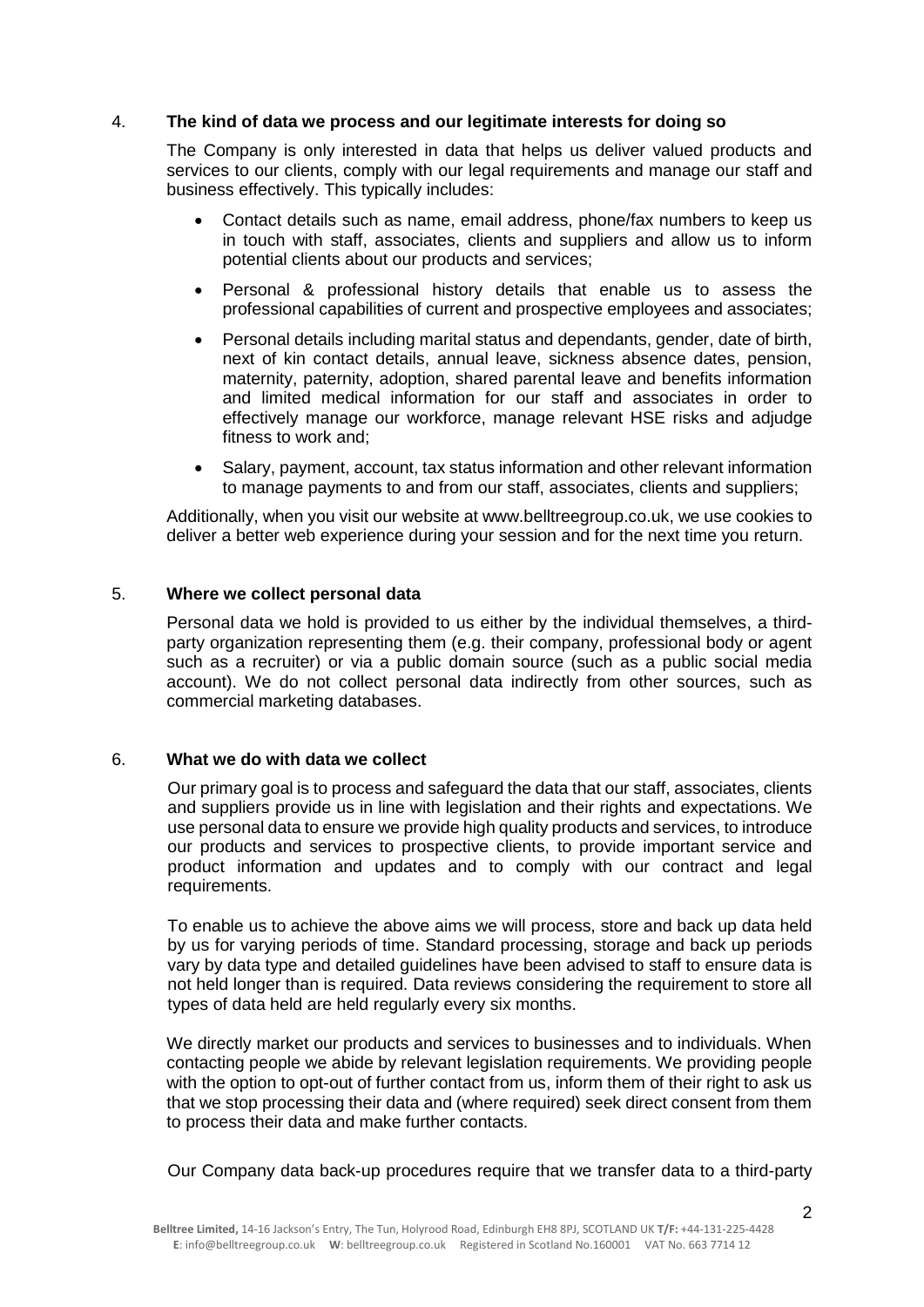cloud-storage provider who in turn transfers that data to secure data centres in the United States of America. This constitutes a 'transfer of data to a third country' as considered in GDPR Chapter 5. We manage risks involved in transferring data to our third-party cloud storage provider by ensuring (to the extent that we are able) that our provider is reputable, appropriately licenced and compliant with relevant legislation. Our chosen provider is a member of the *Privacy Shield* program which permits them to transfer and process personal data for EU citizens outside of the European Economic Area.

#### *Privacy Shield Program Overview*

*The EU-U.S. and Swiss-U.S. Privacy Shield Frameworks were designed by the U.S. Department of Commerce, and the European Commission and Swiss Administration, respectively, to provide companies on both sides of the Atlantic with a mechanism to comply with data protection requirements when transferring personal data from the European Union and Switzerland to the United States in support of transatlantic commerce. On July 12, 2016, the European Commission deemed the EU-U.S. Privacy Shield Framework adequate to enable data transfers under EU law (see the adequacy determination). Source:<https://www.privacyshield.gov/Program-Overview>*

# 7. **What we don't do with data we collect**

We do not sell or transfer personal data to marketers or other vendors and we do not use personal data for automated decision making, particularly profiling.

# 8. **How we protect the data we collect**

We have strong procedures in place to ensure that we protect the data provided to us, including but not limited to:

- Physical security procedures for hard copy documents and company devices;
- Storage of data in encrypted digital states;
- Requirements for strong passwords on all devices
- Use of reputable a third party data back-up service provider

Further details on our security measures can be provided by contacting us using the details in section 3.

#### 9. **What lawful reason do we have for processing data?**

[Article 6\(](https://gdpr-info.eu/art-6-gdpr/)1) of GDPR sets out the lawful reasons that a Company may rely on to process your personal data. These are as follows:

- *a) the data subject has given consent to the processing of his or her personal data for one or more specific purposes;*
- *b) processing is necessary for the performance of a contract to which the data subject is party or in order to take steps at the request of the data subject prior to entering into a contract;*
- *c) processing is necessary for compliance with a legal obligation to which the controller is subject;*
- *d) processing is necessary in order to protect the vital interests of the data subject or of another natural person;*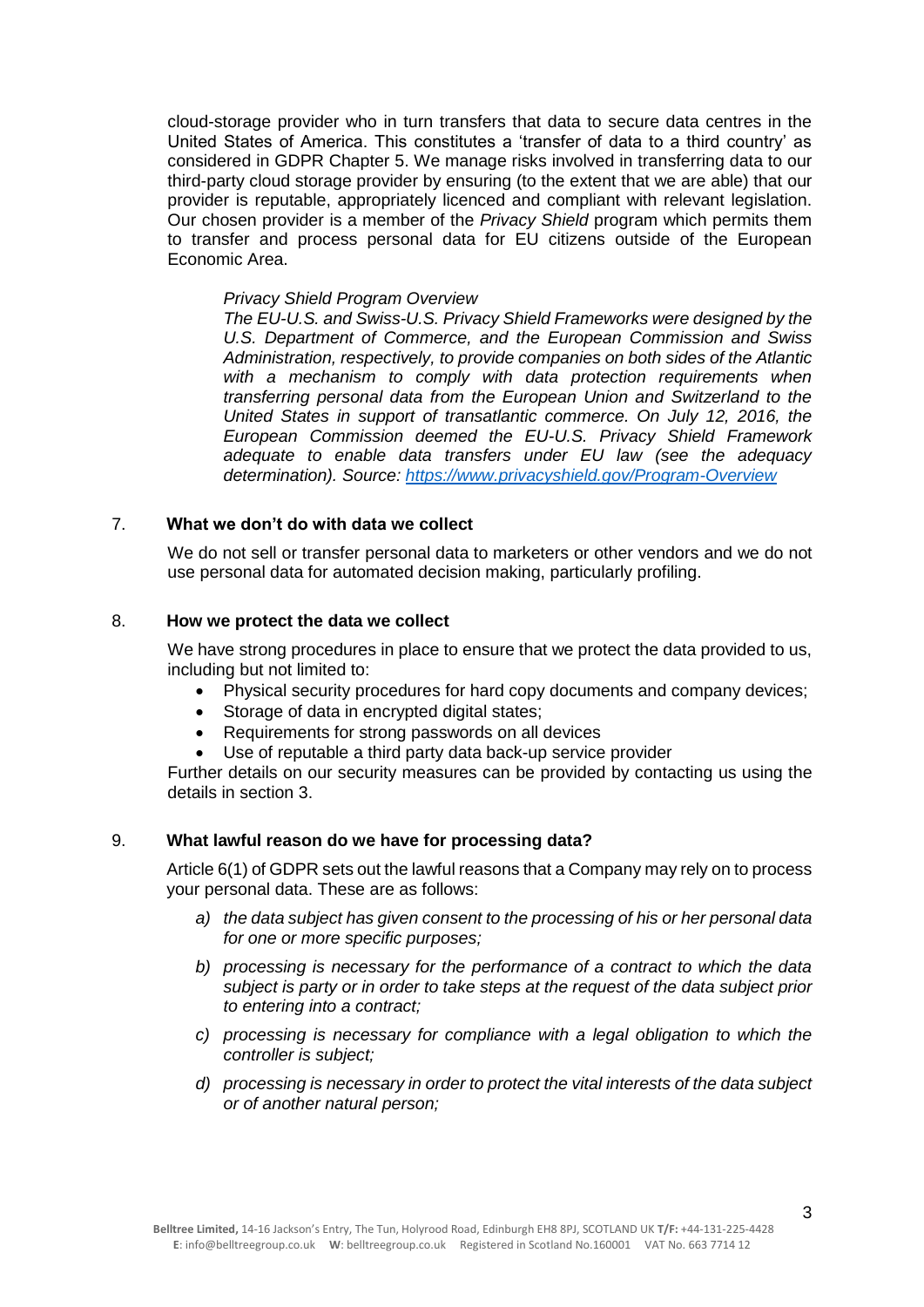- *e) processing is necessary for the performance of a task carried out in the public interest or in the exercise of official authority vested in the controller;*
- *f) processing is necessary for the purposes of the legitimate interests pursued by the controller or by a third party, except where such interests are overridden by the interests or fundamental rights and freedoms of the data subject which require protection of personal data, in particular where the data subject is a child*

Generally the processing of personal data at the Company is justified under items b) and f), above. The lawful reason for processing has been considered by us in detail for each type of data we hold and is reconsidered as part of regular Data Reviews, held at least every six months. Details of the lawful reason we are relying on for processing your data are available on request by contacting us either verbally or in writing (see contact details in section 3).

On occasion we may seek specific consent from you to store and process your data, particularly if this processing would be for a manner or a length of time which you would not reasonably expect. An example of this is we would typically ask for consent to store your CV details for long-term future reference if you provide them to us and you are not successful in securing the position for which you applied.

## 10. **What rights do you have in relation to your personal data?**

You have the right to be informed about how we collect and use your personal data. as well as be informed about your rights in relation to your personal data. We aim to inform you of these points via this statement and other policies posted at [www.belltreegroup.co.uk,](http://www.belltreegroup.co.uk/) however you can always contact us (using the contact details in section 3) for more information;

You have the right to:

- a) refuse to give consent for us to collect and process your data (although we may still have a lawful basis for doing so) and withdraw any previous consent given at any time;
- b) object to the processing of your personal data;
- c) stop us using your data for direct marketing;
- d) have access to your personal data;
- e) receive a copy of your personal data and/or have us transfer that data to another data controller;
- f) have inaccurate personal data updated, rectified, or completed by us;
- g) request the restriction or suppression of your personal data;
- h) request the erasure of your personal data and;
- i) be informed if your personal data is used for automated decision making, including profiling, and have access to special tools to manage this (note that we do not do this).

To exercise any of the rights listed above you can submit a request to us verbally or in writing by using the details in section 3. We have up to one month to respond to your request. We will usually not charge a fee to deal with a request. We reserve the right to charge a £50 administration charge per request if a single data subject levies more than one request per month without clear reason.

Note that in circumstances in which we require your consent to process your data,